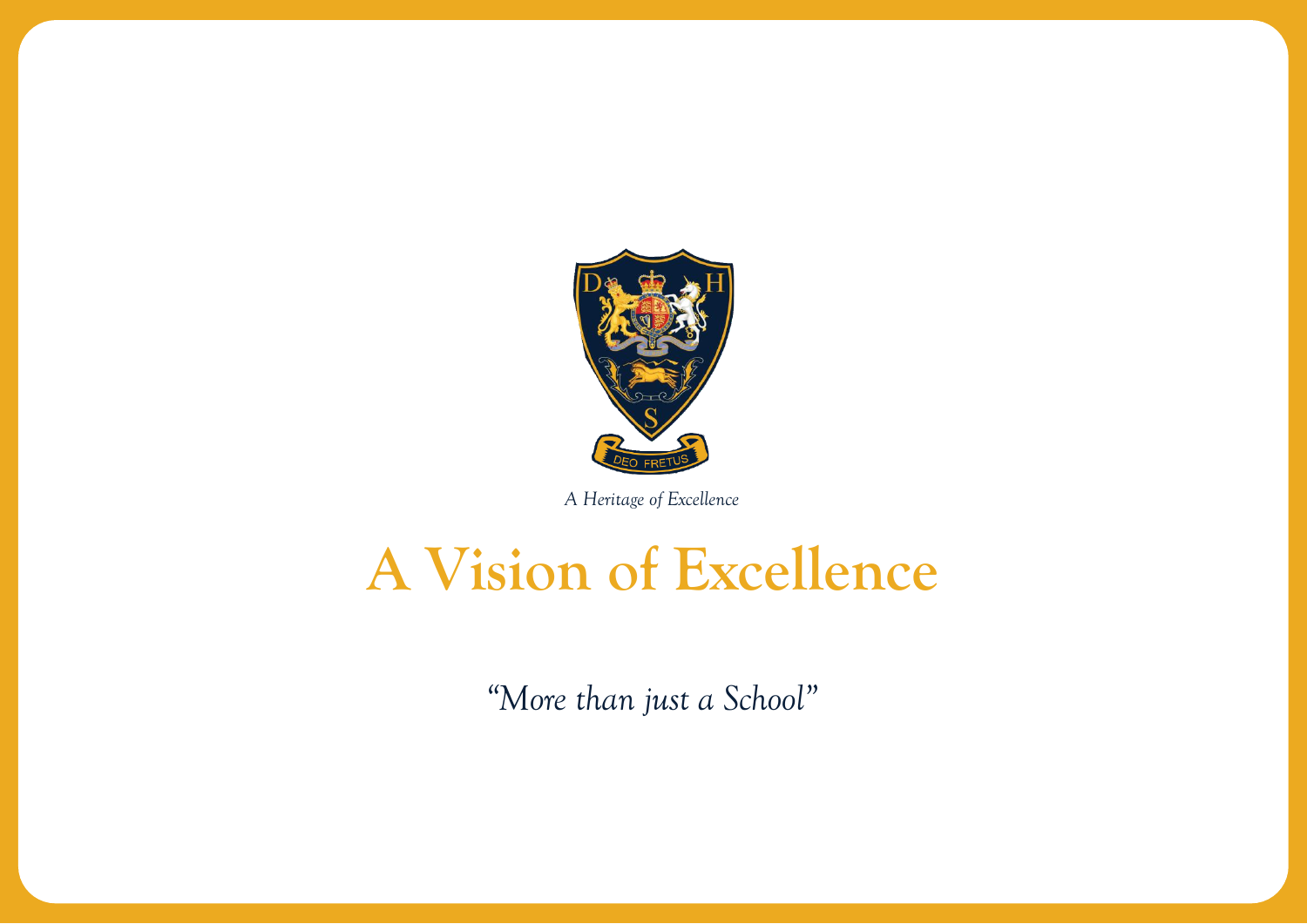Maintain the traditions and heritage of Durban High School (DHS) • Build and maintain a centre of excellence for the development of young men as future leaders • Remain a leader in education through the development of a multi-nodal educational campus • Raise the standard of education by constantly improving the quality of academics, culture and sport at DHS • Build and strengthen the association with DHS Old Boys and the DHS Foundation Trust



### **Focus areas for Excellence**



#### **Academics**

Build and maintain an academic centre of excellence providing quality education, in quality facilities, with quality educators to ensure all learners reach their full potential



#### **Recruitment & Admissions**

Focus on recruiting and admitting young men who show potential and who thrive on contributing to the DHS culture of excellence

#### **Sports & Culture**

Build and maintain a sporting and cultural centre of excellence with world-class facilities and facilitators



#### **Financial Stability**

Ensure robust financial and good-governance controls are implemented and maintained by highly-qualified individuals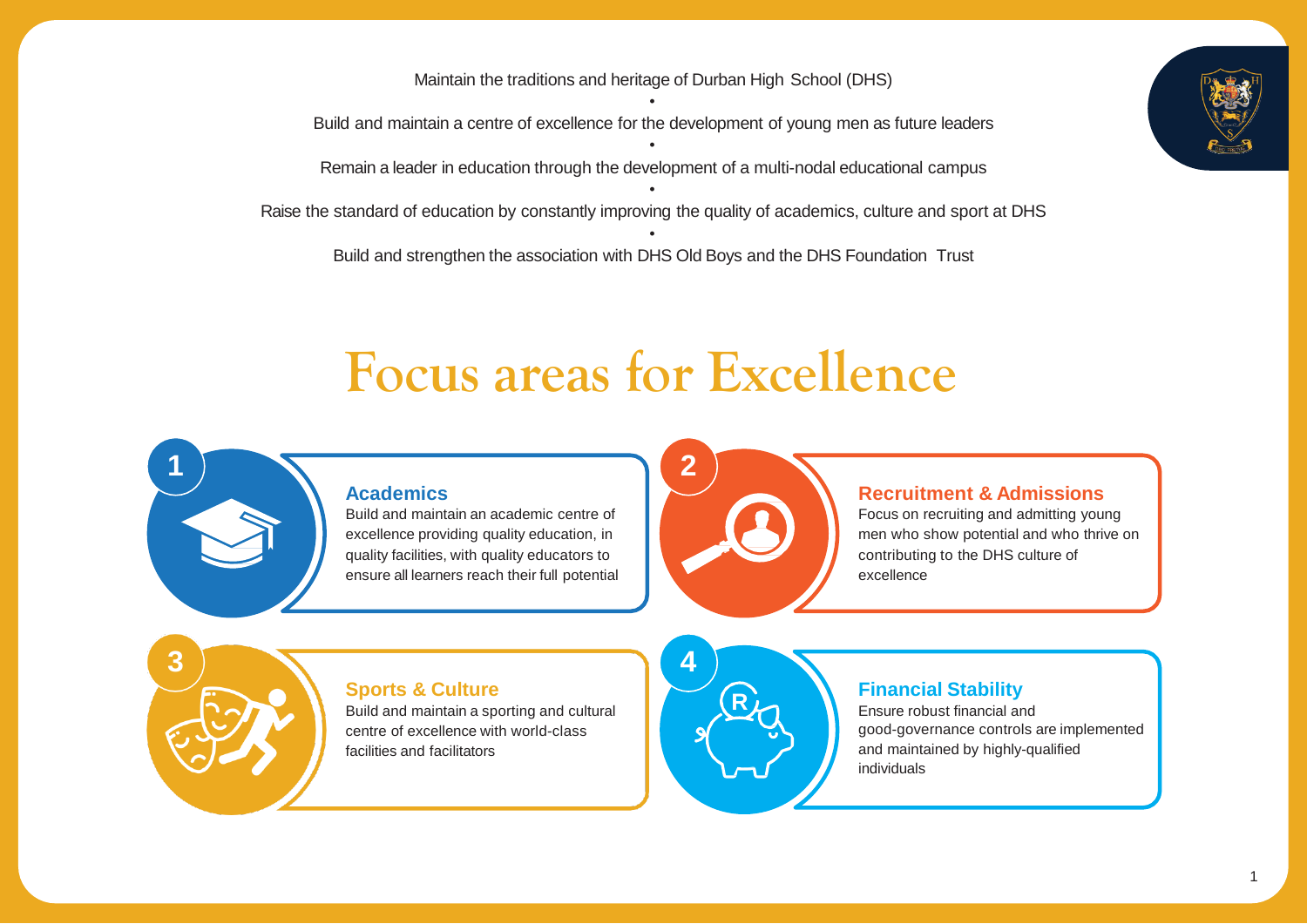*Nonpareil Academy and Cambridge International School*



The Nonpareil Academy is designed for motivated and academically talented boys whose needs are not adequately met in the traditional classroom setting. The selection of boys is based on the applicants meeting the basic requirements for admission. These requirements include above average intelligence, high EQ and excellent self-discipline. Boys who are selected for the programme are expected to function at a high level of excellence. The Academy serves as an instrument for further development and progression within the DHS context and then in the tertiary education environment… [more](https://www.durbanhighschool.co.za/nonpareil-academy-at-dhs/)

DHS is an approved Cambridge International School that offers a unique opportunity to provide our boys with up-to-date, quality education of the highest international standards. The Cambridge Assessment International Examinations (CAIE) is a world-class international education programme that gives students an excellent opportunity to apply to tertiary education institutions worldwide. The highly respected syllabus allows boys to develop a deeper understanding of subjects and, through refined and interactive teaching techniques, they are given the skills to be able to explore their chosen subjects at a more complex level… [more](https://www.durbanhighschool.co.za/cambridge-international/)

DHS offers three internationally recognised qualifications: IGCSE (International General Certificate of Secondary Education), AS Level (Advanced Subsidiary Level) and A Level (Advanced Level) Programmes. On completion of their selected course the boys write examinations which are set and marked by the University of Cambridge International Examinations Board (IEB) in the United Kingdom.

The criterion for selection of boys for admission includes above-average intelligence, high EQ and excellent self-discipline. Boys who are selected for the programme are expected to function at a high level of excellence.

To successfully implement these curricula, the classroom facilities need to be upgraded which in turn drives the modernisation of DHS facilities.

There is a premium payable for these qualifications and as a result a growth in the number of boys enrolling in these programs improves the financial sustainability of DHS.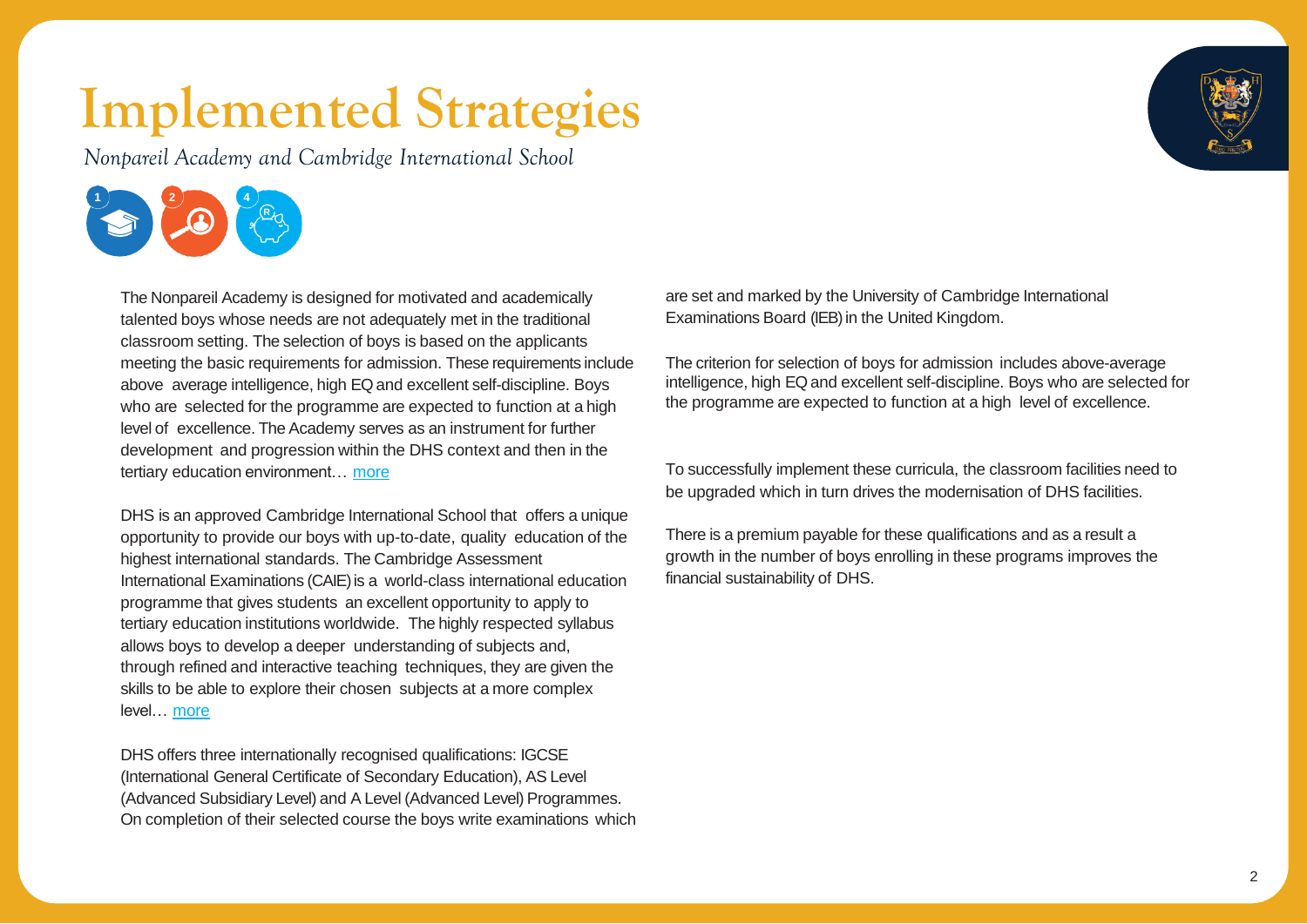### *Swales Online Academy*



Swales Online Academy is an independent online school in South Africa offering quality education by using innovative digital and video teaching techniques.

We currently offer grades 4 - 9 and we use high standard assessments while taking a modern approach to exams and study. Grades 10 - 12 will be phased in annually from 2022.

The Swales Online Academy is an innovative development to educating in the digital age, and ensures DHS is at the forefront of providing a continuous, quality education, regardless of pupils' circumstances… [more](https://swalesonlineacademy.co.za/)

In partnership with the Swales Online Academy, this platform allows the quality education DHS offers to reach beyond the borders of Durban. It guarantees that School remains at the forefront of the development of education globally with the use of technology.

The online environment allows the school to break through traditional gender and age limitations and so increase its scope for financial sustainability.



#### *NewBridge College*



The future of work is changing quickly, and many jobs that will exist in 2030 do not exist today. While this is an exciting prospect, it also presents a remarkable challenge for traditional educational models.

NewBridge College has taken the initiative to develop an independent, contemporary and responsive educational model that is designed to adapt to our ever-changing world and give students the tools to thrive and comfortably navigate a work landscape that is constantly evolving.

The best way for students to effectively prepare for the future is to ensure they remain relevant and valuable in tomorrow's world of business. It is not only what students learn today, but also how they learn to facilitate ongoing personal and career growth.

To support our educational approach, NewBridge College also prioritises industry exposure, work experience, community upliftment and the development of critical skills in any chosen career… [more](https://newbridge.life/why-newbridge/)

Situated on the DHS campus, NewBridge College prides itself on an advanced, blended teaching approach. This comprises student collaborative teaching, extensive group work, online engagement and discussion, as well as soft skills development, professional development and a teach-lecture-tutor methodology.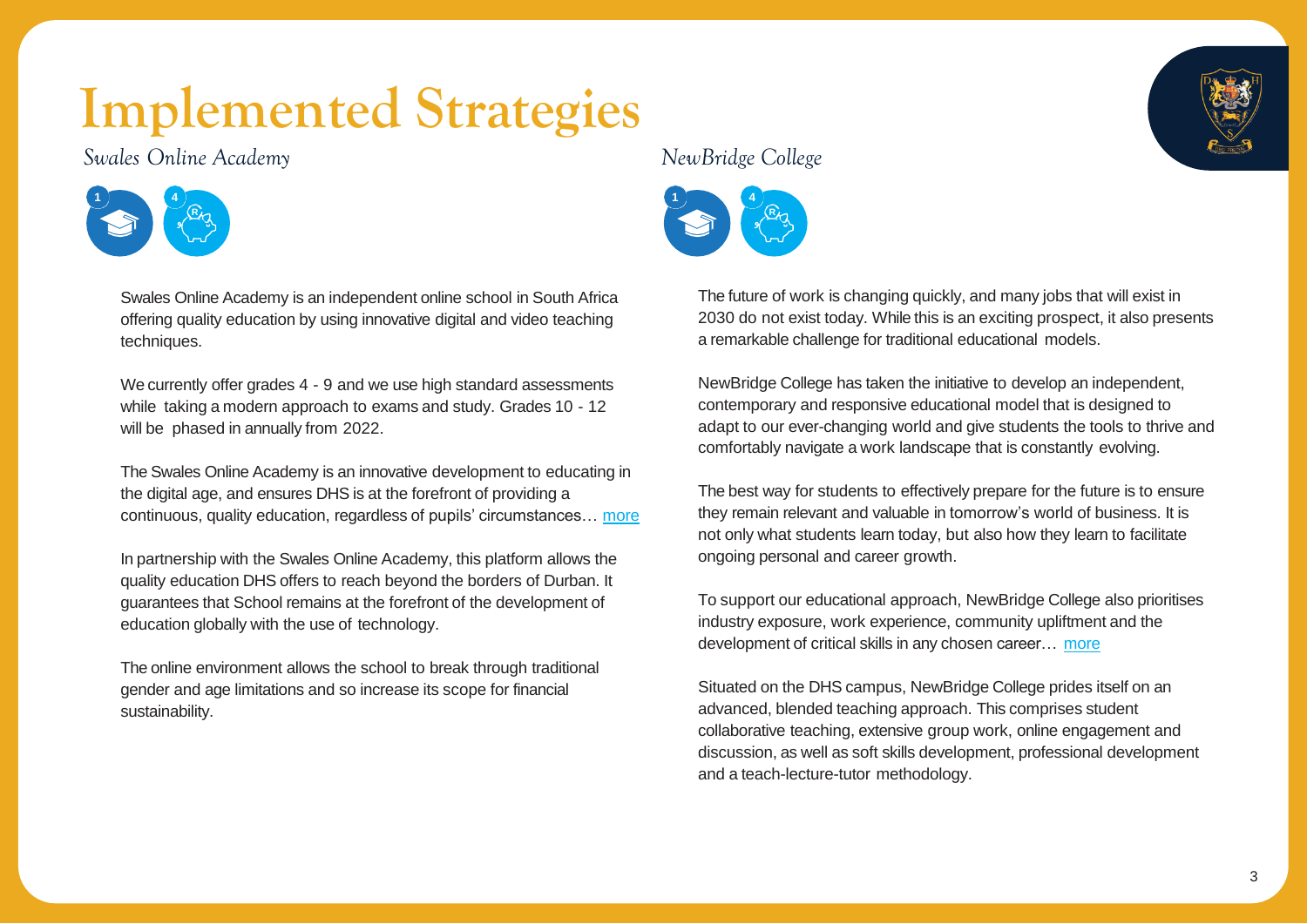*Barry Richards High Performance Cricket Centre*



DHS has a rich cricketing heritage with a long list of international stars, and the state-of-the-art Barry Richards High Performance Cricket Centre is helping ensure DHS maintains its place as one of South Africa's top cricketing schools. In 2019, for the first time, DHS gained Blue Chip Status from Cricket South Africa (CSA). This is the federation's highest qualification rating and is only awarded to schools for Cricket Excellence.

Schools are ranked according to a Cricket Index which, amongst other criteria, evaluates schools on the number of teams, total matches played, coaches' qualifications, facilities and representation in provincial and national teams.To maintain DHS stellar reputation on and off the cricket field, the coaching staff ensures there is always a high standard on instruction in combination with the top training facilities.

DHS boasts a state-of-the-art, three-laned indoor cricket academy. The facility is used extensively by the DHS teams but has also been used by the Dolphins, Coastal Teams as well as numerous KZN representative schools' teams.

The top-quality pitches allow players to bowl in spikes and the batting surface is the closest artificial surface to a normal turf wicket.

### *Seabrooke's Theatre and Chris Seabrooke Music Centre*



Seabrooke's Theatre is a comfortable 103-seat, air-conditioned theatre used by the school's Dramatic Arts Department as well as amateur and professional companies and groups. Most recently the theatre has hosted Kickstart's Production, Sylvia, while well-known South African comedian Aaron McIlroy and DHS very own Director of Music, Natalie Rungan, have performed in the Chris Seabrooke Music Centre… [more](https://www.durbanhighschool.co.za/seabrookes-theatre/)

The Chris Seabrooke Music Centre boasts nine practice rooms, a soundproof project-recording studio, and an auditorium. The auditorium seats 90 people and houses a baby grand piano. It is fully equipped with an instrument backline and sound system… [more](https://www.durbanhighschool.co.za/the-chris-seabrooke-music-centre/)

The Chris Seabrooke Music Centre and Seabrooke's Theatre provide a platform of endless possibilities for young performing artists to grow their talent. The facilities have positioned DHS to become an epicentre for thriving music and drama programmes that are central to the culture of the school as well as the province of KZN.

In addition, the Chris Seabrooke Music Centre is a marking centre for Trinity College London music exams, which allows music students to register at DHS for their Trinity Grade in both music practical and music theory.

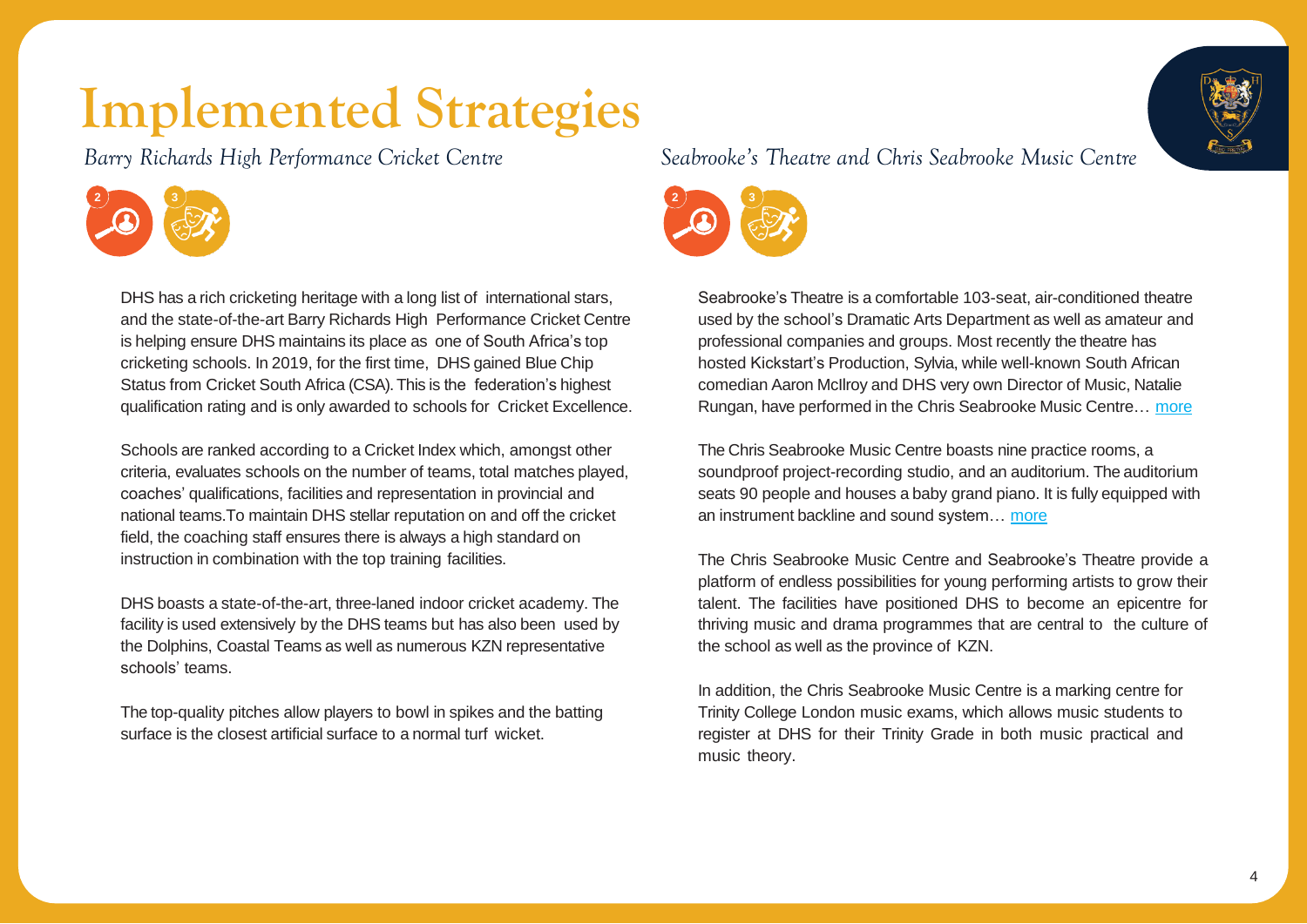*Upgrade & Increase in capacity of Blackmore House*



As a result of increased demand for boarding at DHS, the capacity of Blackmore House has been significantly increased with the opening of a dedicated junior dormitory.

The garages at this famous boarding establishment have been converted into Grade 8 rooms that will now accommodate 40 Grade 8 learners.

This provides DHS with an opportunity to accommodate more boys from beyond the greater Durban area and from outside the KZN borders.

The increased capacity results in more revenue being generated from this facility.

*Proactive working relationship with the DHS Foundation*



The DHS Foundation Trust, through it's DHS Old Boys representatives, is increasingly participating in the strategic, operational and financial decision making of the school. This provides the DHS decision makers with access to a vast array of experts in their field, and so ensure that strategic decisions are well informed and in the best interest of the school community.

The DHS Foundation Trust was established shortly after the Second World War, and its purpose is to develop and uplift DHS through its partnerships with the school community of DHS Old Boys, parents, staff and learners… [more](https://www.dhsfoundation.co.za/)

The DHS Foundation Trust has been instrumental in maintaining and improving the school facilities, and in establishing bursaries to enable deserving learners, who would otherwise not have had the means to do so, to attend DHS. As a result of these efforts, DHS maintains its preeminent position as one of the top schools in the country, based on its academic, sporting, extra mural, cultural and other accomplishments.

Part of the DHS Foundation Trust mission is to generate financial support for DHS, and to ensure that the strategic objectives of DHS are met, both in the short term and in the future. The success of the DHS Foundation, however, relies on the contribution of DHS Old Boys.

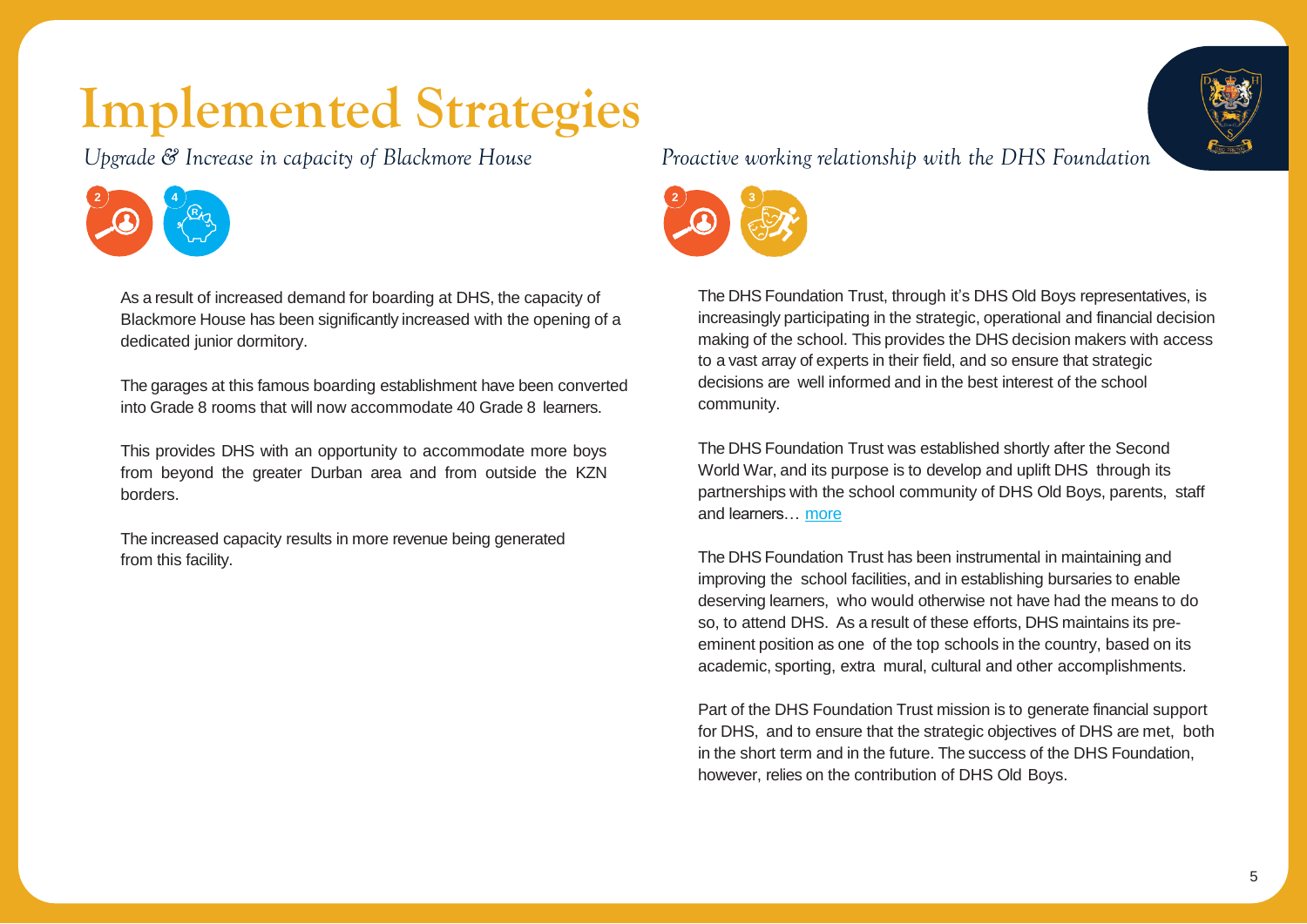### **Future Projects**

*Extension of Cambridge International School*



As an approved Cambridge International School, DHS offers a unique opportunity to provide learners with an internationally recognised qualification from an organisation that sets the global standard for education.

The Cambridge Assessment International Examinations (CAIE) is a world-class international education programme that gives boys an opportunity to apply to tertiary education institutions all over the world.

The extension of the Cambridge International Academy will allow the programme to significantly increase their capacity. The ability to offer more IGSE, AS Level and A level certificates at DHS, will not only increase a revenue stream from external students, but also allows more of the current boys with an opportunity to obtain an internationally recognised qualification and so helps DHS offer a complete educational package for all.

### *Remedial Learning Centre*



A fully functional Remedial Learning Centre that caters for boys who have mild to moderate needs will provide significant support to the traditional education on offer at DHS. Boys who are struggling to cope adequately in the mainstream school environment will be able to get increased assistance in an environment where they can build selfesteem and regain confidence on the way to achieving their full potential.

The Remedial Learning Centre will add another pillar towards building a holistic educational institution that ensures all DHS boys are able to maximise their potential. Identifying learning problems and attending to the causes is likely to decrease frustration and increase motivation for boys and leading to less disruptive and restless behaviour.

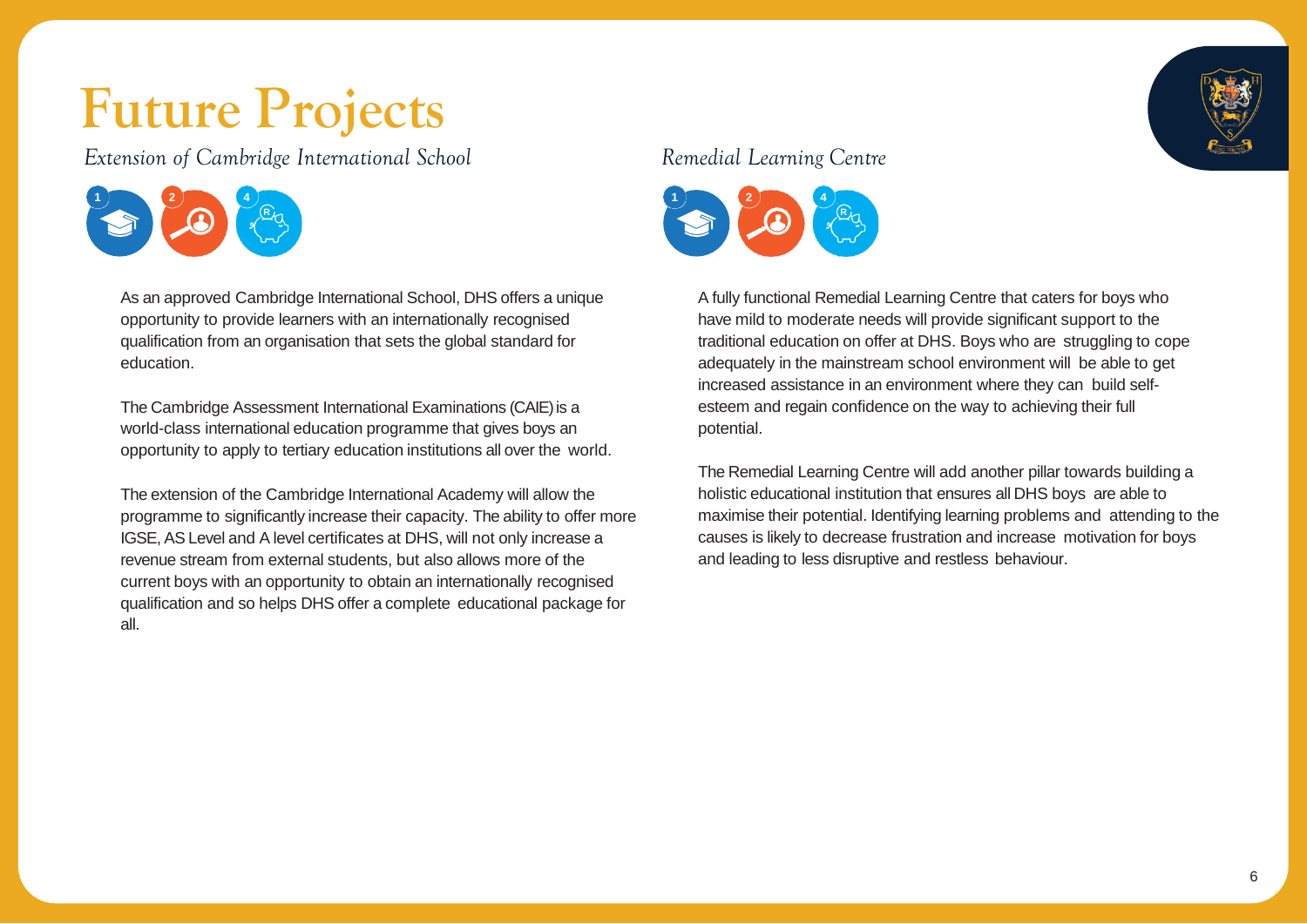## **Future Projects**

*Career Guidance Centre*



A comprehensive, state-of-the-art Career Guidance Centre will offer significant support to DHS boys as they make crucial life-altering decisions on subject choices and skills development. The Career Guidance Centre will offer advice for boys as they research, plan and develop career paths.

The unit can also offer assistance to parents and educators in dispensing age-appropriate support for boys with physical and mental health issues, as well as providing education and support around physical, mental and emotional abuse and cyberbullying.

The Career Guidance Centre can become a holistic hub of support for DHS boys as they transition into young adults, while also providing a respected income-generating facility for the Durban community.

Boys with defined goals are more likely to be motivated and focussed on achieving their potential which means they will be less likely to be disruptive. This in turn leads to a significant reduction in disciplinary issues.

### *Upgrade of information Systems & Classrooms within the School*



In the 21st century, digital inequality is educational inequality. It is therefore crucial for DHS to keep up with the latest technological trends. Highspeed fibre and a robust WiFi system allow both educators and learners to unlock the power of technology and ensure DHS remains at the forefront of educating a generation of boys who are able to step out of the school gates and into an ever-changing, increasingly technological workplace.

A well-designed programme of upgrading and modernising classrooms will reap benefits for many years. This in turn attracts better boys who achieve both inside and outside the classroom, and begins a cycle of attracting more, quality learners.